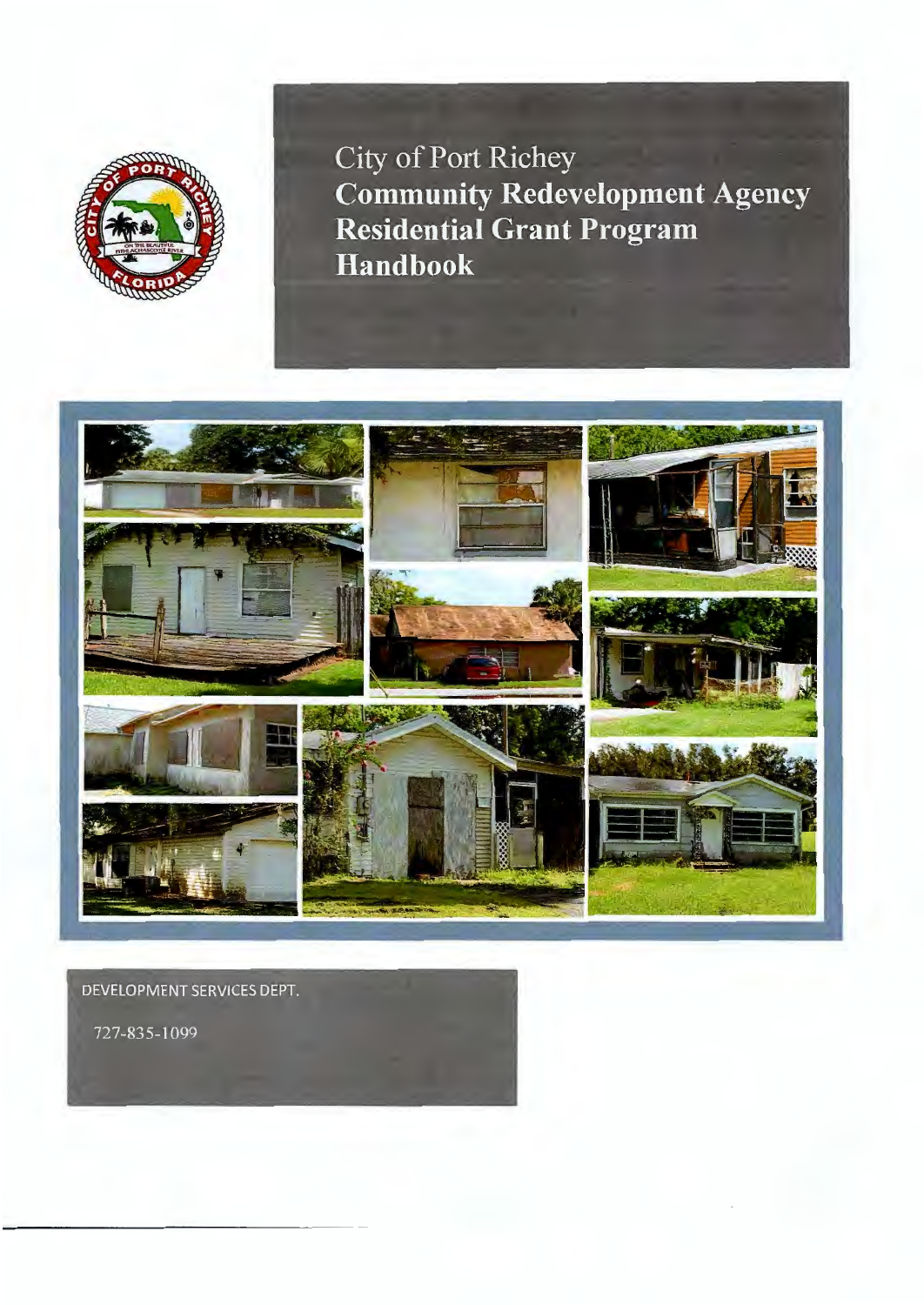# **City of Port Richey Community Redevelopment Agency Residential Grant Program Handbook**

## **Table of Contents**

| Ι. |  |
|----|--|
| П. |  |
| Ш. |  |
|    |  |
|    |  |
| V. |  |
|    |  |

## Links

Check eligibility: http://search.pascopa.com/

Contractors registered in Pasco County: https://secure.pascocountyfl.net/bccpapa/Opal/Contractors.aspx

Grant Information and Application: http://www.cityofportrichey.com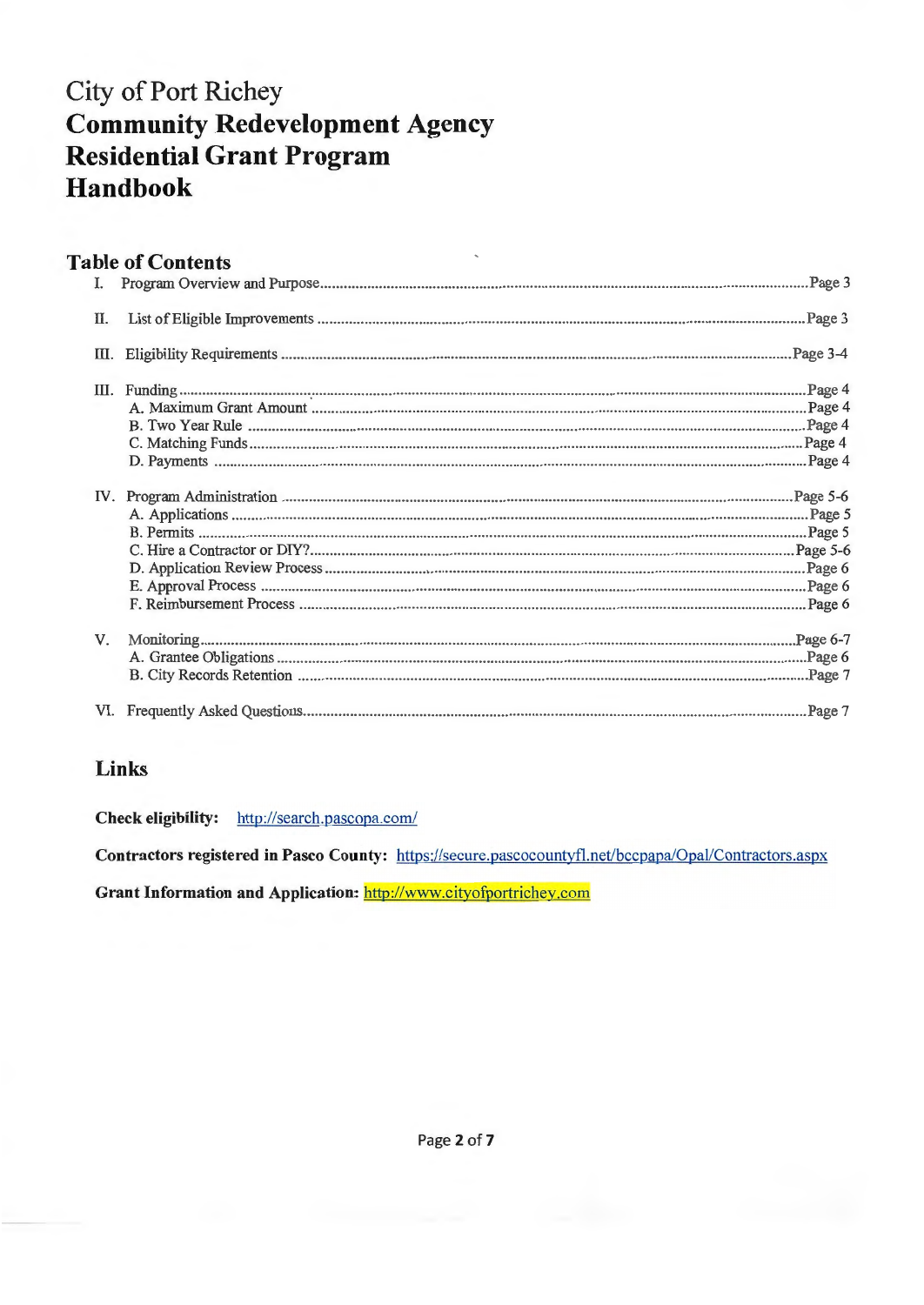## **I. Program Overview and Purpose**

The Residential Grant Program subsidizes improvements to the exterior of homes in the City of Port Richey (See list of eligible improvements). The program promotes residential maintenance by encouraging homeowners to maintain and improve the exterior of their homes.

This handbook was designed to help homeowners decide what type of improvement(s) would be best for their property. Please review the handbook and website links to determine your eligibility for a grant. If you need help getting started, we can point you in the right direction! Contact the Program Administrator at 727-835-1099 or j.jaquish@cityofportrichey.com between the hours of 8:00am and 4:00pm Eastern Standard Time, Monday through Friday.

# **Eligible Improvements**

- 
- 
- 
- 
- **Fence Repair/Replacement Exterior Screen Work**
- 
- **Driveway Repair Exterior Doors**
- **Roofs Windows** 
	- **Fascia & Soffit work Stairs/Ramps/Handrails**
	- **Facade Work Facade Work Facade Work** 
		-
	- **Exterior Paint Dock/Seawall Repair**

## **II. Eligibility Requirements**

In order to be eligible, households must meet requirements 1 through 5 below.

## **1. Jurisdiction**

The property must be located within the Port Richey City Limits.

Please Note: The home's mailing address is not a reliable indicator of jurisdiction! Addresses may say "Port Richey" when the property is actually located in unincorporated Pasco County.

#### **To determine your jurisdiction:**

- Visit the Pasco County Property Appraiser website at http://search.pascopa.com/
- Click "Record Search."
- Type in your address and click "Submit."
- Click on the parcel number to view details.
- Jurisdiction is shown on the left side of the screen.

If you need help finding your jurisdiction, call 727-809-1583 for assistance.

#### **2. Household Income**

If the total household income exceed 80% of Pasco County Area Median Income (AMI), as established annually by the U.S. Department of Housing and Urban Development, matching funds will be required. Proof of income and number of household members will be required to verify household income threshold.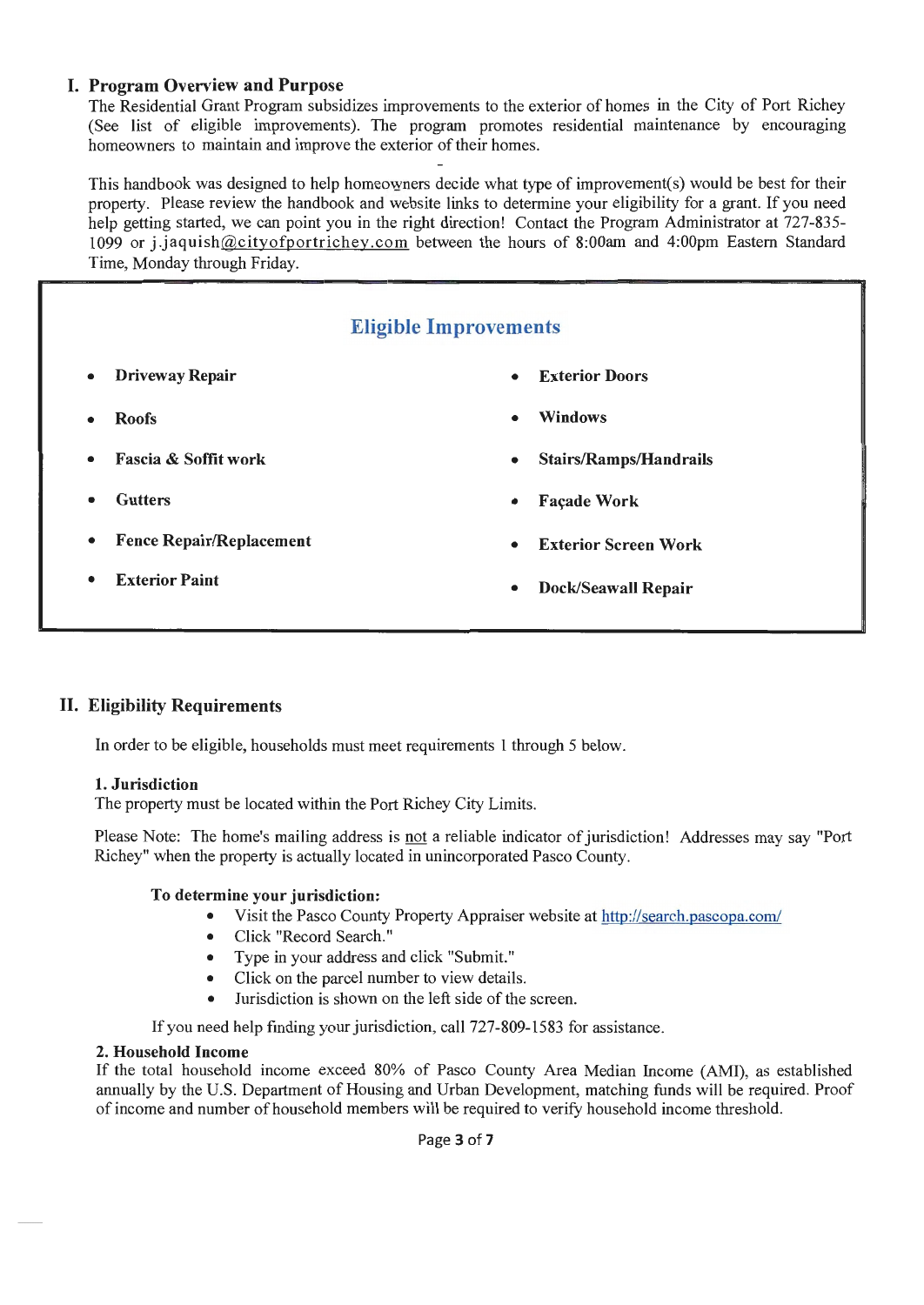| Persons in<br>Household          |          |          |          |          |          |          |          |
|----------------------------------|----------|----------|----------|----------|----------|----------|----------|
| 80% Area<br><b>Median Income</b> | \$35,800 | \$40,900 | \$46,000 | \$51,100 | \$55,200 | \$59,300 | \$63,400 |

#### **3. Paid in Full**

You must be up to date on property tax payments and utility payments and have no outstanding liens. The City will complete a records search to verify applicants are in good standing.

#### **4. Owner Occupied**

In order to qualify, properties must be eligible for the Homestead tax exemption, as determined by the Pasco County Property Appraiser.

## **5. Property Type**

Only single family homes and duplexes qualify.

#### III. Funding

Projects must be approved for grant funding BEFORE WORK BEGINS! No grant funds will be awarded for unapproved work or projects started prior to grant approval.

#### **A. Maximum Grant Amount**

The maximum grant amount is \$1,000. Grant funds may be used for more than one project, as long as your total reimbursement request does not exceed \$1 ,000. Only one application is necessary. Grantees should note the following:

- Applications are accepted on a rolling basis and reviewed/approved in the order received.
- A limited amount of funding is available each fiscal year (October 1 through September 30).
- Funds will be dispersed on a first-come, first-served basis each fiscal year until all available funding has been allocated.
- It is best to submit your application(s) early in the fiscal year.

#### **B. Two Year Rule**

Once a grantee has received their \$1 ,000 maximum, they will be eligible to apply for a new grant two years from the date of their last reimbursement check (providing the program is still operating and funds are available). Only homeowners that maintain the subsidized improvements will be eligible for additional grants.

#### **C. Matching Funds**

Grant funds shall cover 50% of the cost of materials and/or labor completed by a licensed contractor. For work completed by property owners, grants can cover 50% of the cost of materials only (labor costs for work completed by property owners will not be reimbursed). This stipulation does not apply to households who are under the household median income threshold.

#### **D. Payments**

#### **Grantees must pay the upfront costs of repairs and improvements. All pavments to vendors and contractors must be made by personal check, credit card, or debit card only.**

Once the project is complete and has passed final inspections, the grantee must provide a copy of the itemized invoice or receipt and proof of payment.

#### IV. **Program Administration**

#### **A. Applications**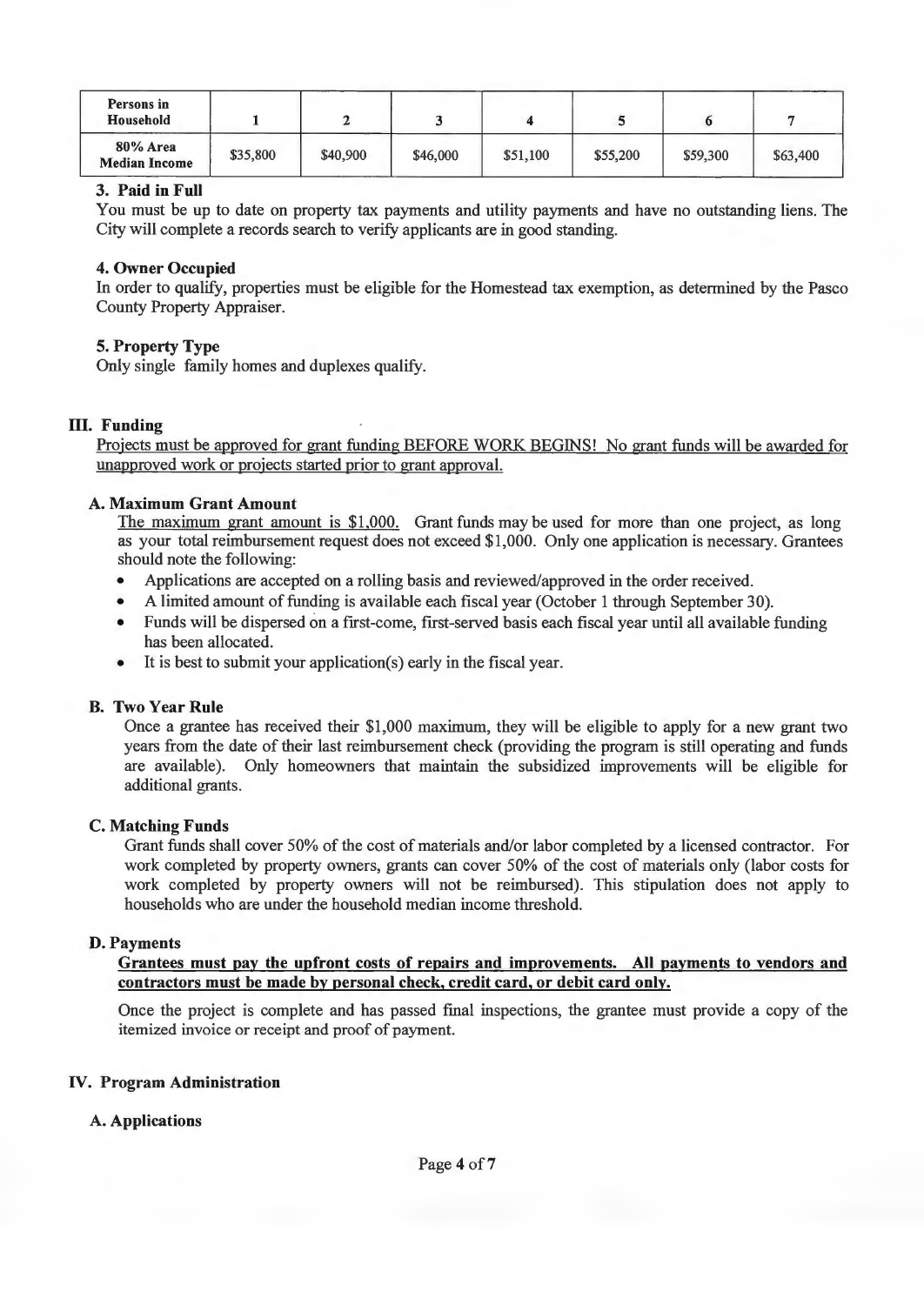1. Homeowners may download an application from the City's website at www.cityofportrichey.com or pickup an application at City Hall, 6333 Ridge Road. **Call 727-809-1583 to request a grant application by mail, email or hand delivery.** 

- 2. Complete applications must include the following:
	- Proof of ownership:
	- Proof of household income (most recent Federal income tax forms and two most recent pay stubs for each working member of the household age 18 or older);
	- Description of the proposed improvement(s);
	- Detailed scope of work and site plan;
	- "Before" photos of the area to be improved ("after" photos will also be required);
	- Minimum of THREE BIDS for any work to be done by a contractor;
	- Estimated materials cost list for work to be completed by the homeowner;

3. Applications are accepted in person at City Hall Monday through Friday from 8:00am to 3:00pm. Homeowners must complete and sign the grant application (no relatives or friends); contractors are only required to sign the application if a contractor will be completing the work. Applications must be complete in order for the City to accept them.

4. Grant applications are accepted on a rolling basis and reviewed in the order received. A limited amount of funding is available each fiscal year, from October 1 through September 30. It is best to apply for a grant early in the fiscal year.

## **B. Permits**

Per State law,2 building permits may be issued only to:

- the owner occupant of a property who will continue to own and occupy the property for at least
	- o 12 months after the work is completed
	- o OR
- a licensed contractor specializing in the requested improvement.

Owners of rental properties may NOT pull permits for properties at which they do not reside.

It is the homeowner's responsibility to ensure that any necessary permits are in place and any permit fees are paid before work begins. It may take up to 30 days to receive a permit. It's best to apply for permits immediately after applying for a reimbursement grant, so that work can be completed within the allowed timeframe.

Permit applications are available at the Building Department office at City Hall, 6333 Ridge Road. **For information about permits, contact the permit staff at 727-835-1099.** 

## **C. Hire a Contractor or DIY?**

#### 1. Contractors

In order to work on grant funded projects, contractors must be licensed by the State of Florida and registered with Pasco County. Homeowners may view the Pasco County's contractor database: https://secure.pascocountyfl.net/bccpapa/Opal/Contractors.aspx

2. Homeowners

<sup>2</sup> Florida State Statute 489.103.

Work not requiring a license or permit may be completed by the property owner if desired. In these cases, the property owner assumes all responsibility for the project ( e.g. obtaining the proper permits and scheduling inspections). There will be no reimbursement for labor completed by the property owner or for major tool purchases. The reimbursement will be for materials only.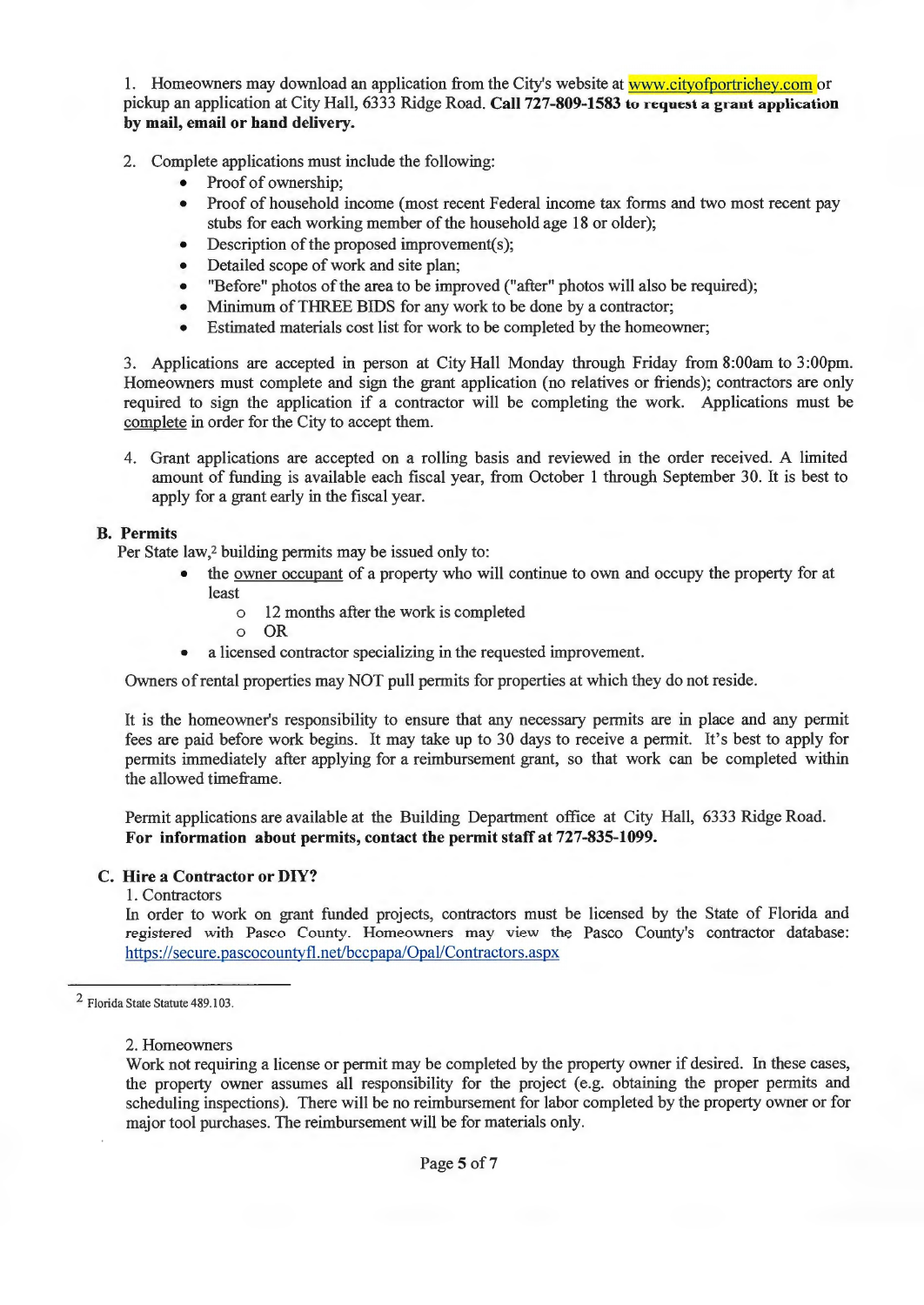#### **D. Application Review Process**

Complete applications will be reviewed to determine if your property and your household qualify.

The property must be within Port Richey's City limits. Data from the Pasco County Property Appraiser will be used to determine the jurisdiction and assessed value and to verify the property is considered your Homestead.

To find this information, visit http://search.pascopa.com/

Data from the Pasco County Tax Collector will be used to determine whether you have delinquent property tax bills. You can check this at https://pasco.county-taxes.com/public

#### **E. Approval Process**

Applicants approved for a grant will be notified by the City approximately one week after submitting a complete application.

For projects requiring permits, the grantee or their contractor can apply for the necessary permits. Grantees must notify City staff at 727-809-1583 when their permit has been picked up.

Homeowners must complete work within 60 days from the date of commencement.

Once work has been completed, projects requiring permits must pass a final inspection by a City building inspector. Grantees must notify the Program Administrator at 727-809-1583 when the final inspection is passed.

All projects must undergo an inspection by the Program Administrator to verify the improvements are consistent with the approved work plan. If work is found to be incomplete and/or in violation of the building code. or if the final project differs significantly from the approved work plan, the homeowner will have 30 days to cure the problem (at their own expense), or risk losing their reimbursement.

#### **F. Reimbursement Process**

If/when the work passes all inspections, homeowners must submit receipts and proof of payment (copies/ printouts of checks or itemized credit or debit card statements). A signed Federal W-9 form must also be submitted.

Once a complete reimbursement request is received, a requisition is submitted by the Program Administrator to the City's Finance Department. The reimbursement check will be issued to the homeowner within 30-60 days.

The City Finance Department will issue a Federal 1099 tax form to each Grantee at the end of the year before the IRS deadline. The money will be recorded as a grant.

#### **V. Monitoring**

#### **A. Grantee Obligations**

1. Ownership- Grantees must continue to own the property for a minimum of two years after the reimbursement check is issued.

2. Maintenance- **All grant funded improvements, must be maintained for at least two vears** after the reimbursement check is issued. Grantees are responsible for maintenance of their improved property.

Homeowners who occupy their property and maintain the subsidized improvements who have received their \$1,000 maximum, they will be eligible to apply for a new grant two years from the date of their last